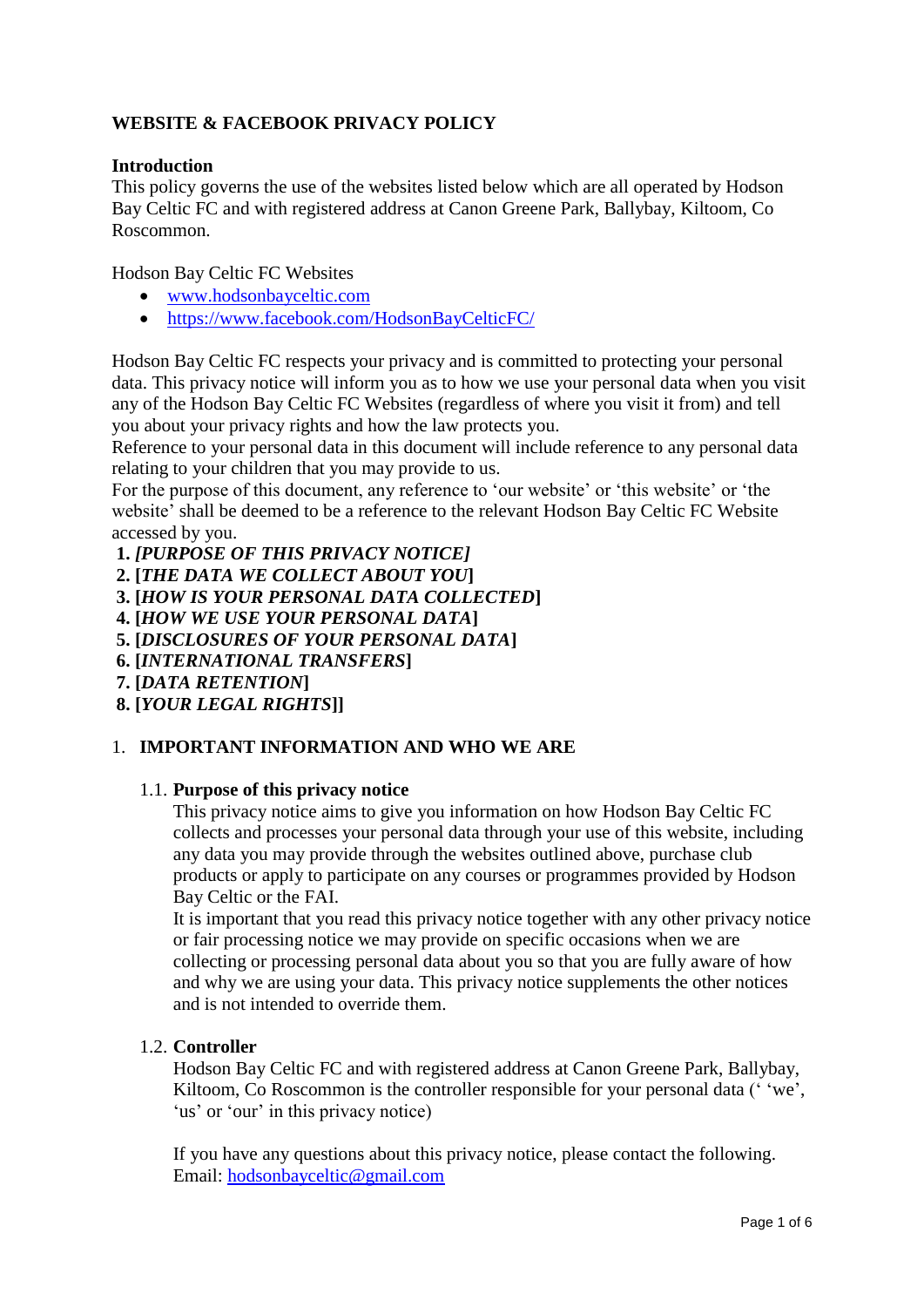You have the right to make a complaint at any time to the Data Protection Commissioner's Office [\(www.dataprotection.ie\)](http://www.dataprotection.ie/) being the supervisory authority for data protection issues. We would, however, appreciate the chance to deal with your concerns before you approach the Data Protection Commissioner's Office so please contact us in the first instance via email to the address outlined above.

### 1.3. **Changes to the privacy notice and your duty to inform us of changes**

This version was last updated on  $26<sup>th</sup>$  June 2018.

It is important that the personal data we hold about you is accurate and current. Please keep us informed if your personal data changes.

### 1.4. **Third-Party Links**

These websites may include links to third-party websites, plug-ins and applications. Clicking on those links or enabling those connections may allow third parties to collect or share data about you. We do not control these third-party websites and are not responsible for their privacy statements. When you leave our website, we encourage you to read the privacy notice of every website you visit.

## **2. THE DATA WE COLLECT ABOUT YOU**

### **2.1. Personal Data**

Personal data, or personal information, means any information about an individual from which that person can be identified. It does not include data where the identity has been removed (anonymous data).

We may collect, use, store and transfer different kinds of personal data about you which we have grouped together as follows:

- **2.1.1. Identity Data** includes [first name, last name, username or similar identifier, title, date of birth and gender, club membership or affiliation]
- **2.1.2. Contact Data** includes [billing address, delivery address, email address and telephone numbers].
- **2.1.3. Financial Data** includes [bank account and payment card details].
- **2.1.4. Transaction Data** includes [details about payments to and from you and other details of products and services you have purchased from us, courses or programmes booked and attended].
- **2.1.5. Profile Data** includes [your username, purchases or orders made by you, your interests, preferences, feedback and survey responses].
- **2.1.6. Usage Data** includes [information about how you use our website, products].

#### **2.2. Aggregated Data**

We also collect, use and share **Aggregated Data**. Aggregated Data may be derived from your personal data but is not considered personal data in law as this data does **not** directly or indirectly reveal your identity. For example, we may aggregate your Usage Data to calculate the percentage of users accessing a specific website feature.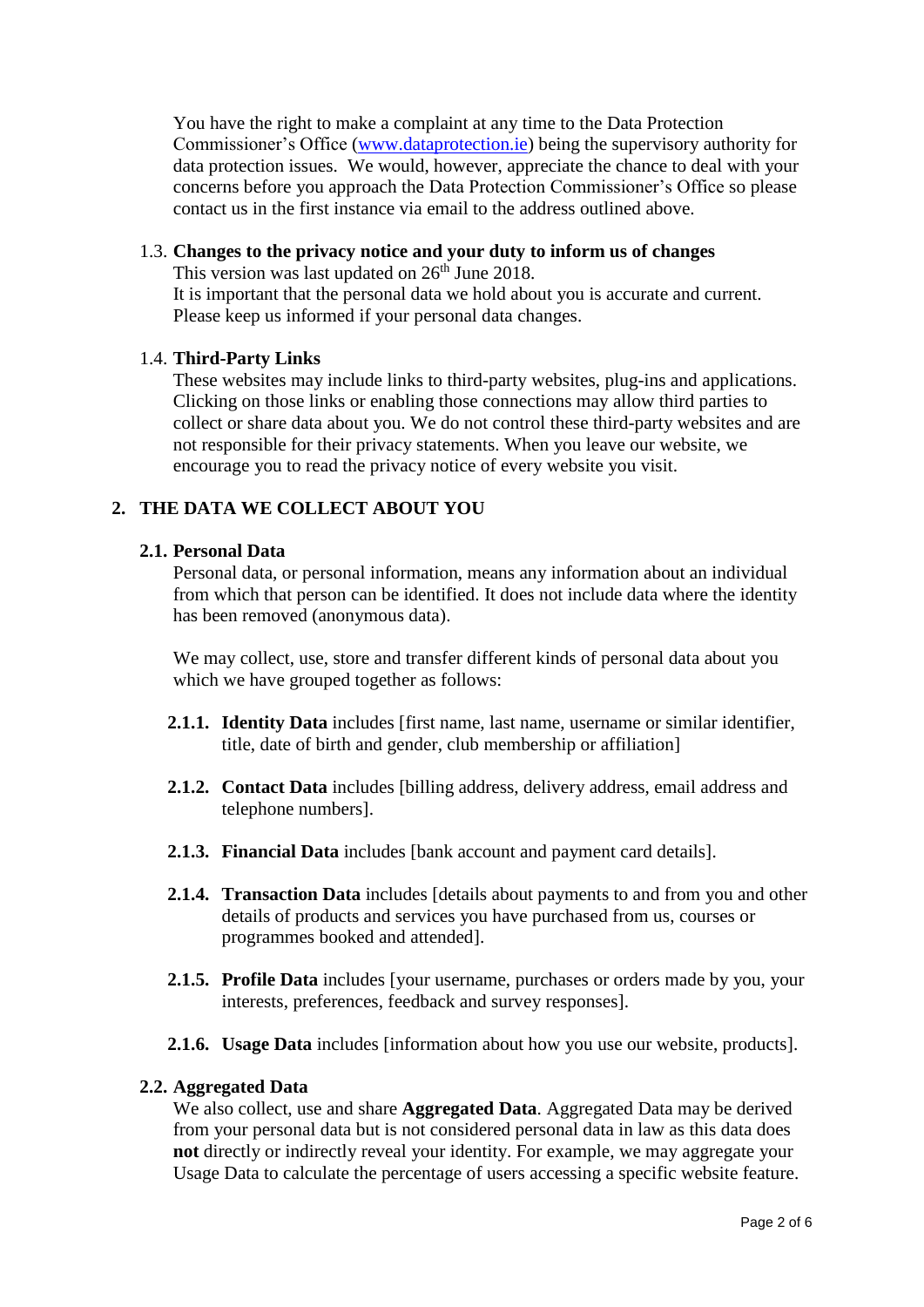However, if we combine or connect Aggregated Data with your personal data so that it can directly or indirectly identify you, we treat the combined data as personal data which will be used in accordance with this privacy notice.

### **2.3. Special Categories**

In particular we may request medical or health information in order to ensure you or your child's safety and suitability when participating in certain Hodson Bay Celtic FC events. You are not obliged to provide this information but if we are not made aware of any relevant medical issues we will be unable to take appropriate measures to ensure your or your child's safety.

#### **2.4. Criminal convictions**

If applying for certain positions which will involve working with children or vulnerable adults such as coaching positions it may be necessary for Garda vetting purposes to collect information about criminal convictions and offences to comply with our legal obligations to safeguard child safety. We will provide you with further information in that regard if it becomes necessary.

### **2.5. Children's Data**

Some of the services offered by Hodson Bay Celtic FC are for children. Therefore, we collect personal data about participating children. For any person [under 18], explicit parental or guardian consent to the provision of such information will be required.

#### **2.6. Further information**

We may provide you with further specific information about the type of data and purpose of it at the point of data capture.

## **3. HOW IS YOUR DATA COLLECTED**

**3.1.** We use different methods to collect data from and about you including through:

- **3.1.1. Direct interactions.** You may give us your [Identity, Contact and Financial Data] by filling in forms or by corresponding with us by post, phone, email or otherwise. This includes personal data you provide when you:
	- **3.1.1.1.** Become a member
	- **3.1.1.2.** apply to enrol for a course, training programme or event;
	- **3.1.1.3.** make a purchase of club gear
	- **3.1.1.4.** give us some feedback.
- 3.1.2. **Third parties or publicly available sources.** We may receive personal data about you from various third parties as set out below
	- 3.1.2.1. FAI affiliated club or team in which you or your child are a member;
	- 3.1.2.2. ADSL, MSL and other affiliated clubs

## 4. **HOW WE USE YOUR PERSONAL DATA**

We will only use your personal data when the law allows us to. Most commonly, we will use your personal data in the following circumstances:

4.1. Where we need to perform the contract have entered into with you.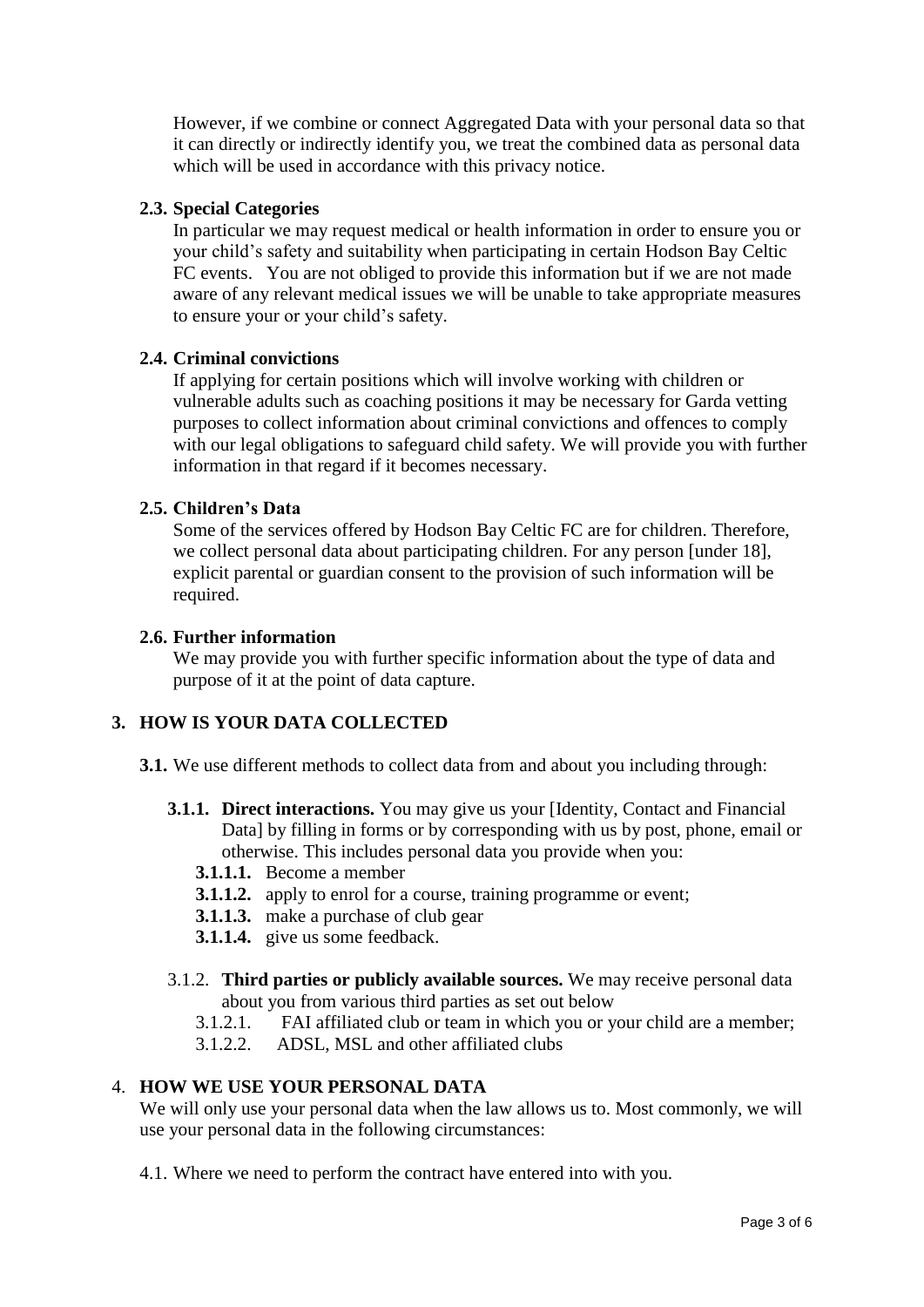- 4.2. Where it is necessary for our legitimate interests (or those of a third party) and your interests and fundamental rights do not override those interests.
- 4.3. Where we need to comply with a legal or regulatory obligation.

Paragraph 5 below set out the types of lawful basis that we will rely on to process your personal data. Generally we do not rely on consent as a legal basis for processing your personal data other than in relation to your children or special categories of data. If consent is used as a legal basis for processing your data, you have the right to withdraw consent at any time.

### 5. **PURPOSES FOR WHICH WE WILL USE YOUR PERSONAL DATA**

We have set out below, in a table format, a description of all the ways we plan to use your personal data, and which of the legal basis we rely on to do so. We have also identified what our legitimate interests are where appropriate.

Note that we may process your personal data for more than one lawful ground depending on the specific purpose for which we are using your data. Please contact [hodsonbayceltic@gmail.com](mailto:hodsonbayceltic@gmail.com) if you need details about the specific legal ground we are relying on to process your personal data where more than one ground has been set out in the table below.

The lawful basis of processing that we use are as follows

- 5.1. **Legitimate Interest** means the interest of our business in conducting and managing our business to enable us to give you the best service/product and the best and most secure experience. We make sure we consider and balance any potential impact on you (both positive and negative) and your rights before we process your personal data for our legitimate interests. We do not use your personal data for activities where our interests are overridden by the impact on you (unless we have your consent or are otherwise required or permitted to by law). You can obtain further information about how we assess our legitimate interests against any potential impact on you in respect of specific activities by [hodsonbayceltic@gmail.com](mailto:hodsonbayceltic@gmail.com)
- 5.2. **Performance of Contract** means processing your data where it is necessary for the performance of a contract to which you are a party or to take steps at your request before entering into such a contract.
- 5.3. **Comply with a legal or regulatory obligation** means processing your personal data where it is necessary for compliance with a legal or regulatory obligation that we are subject to.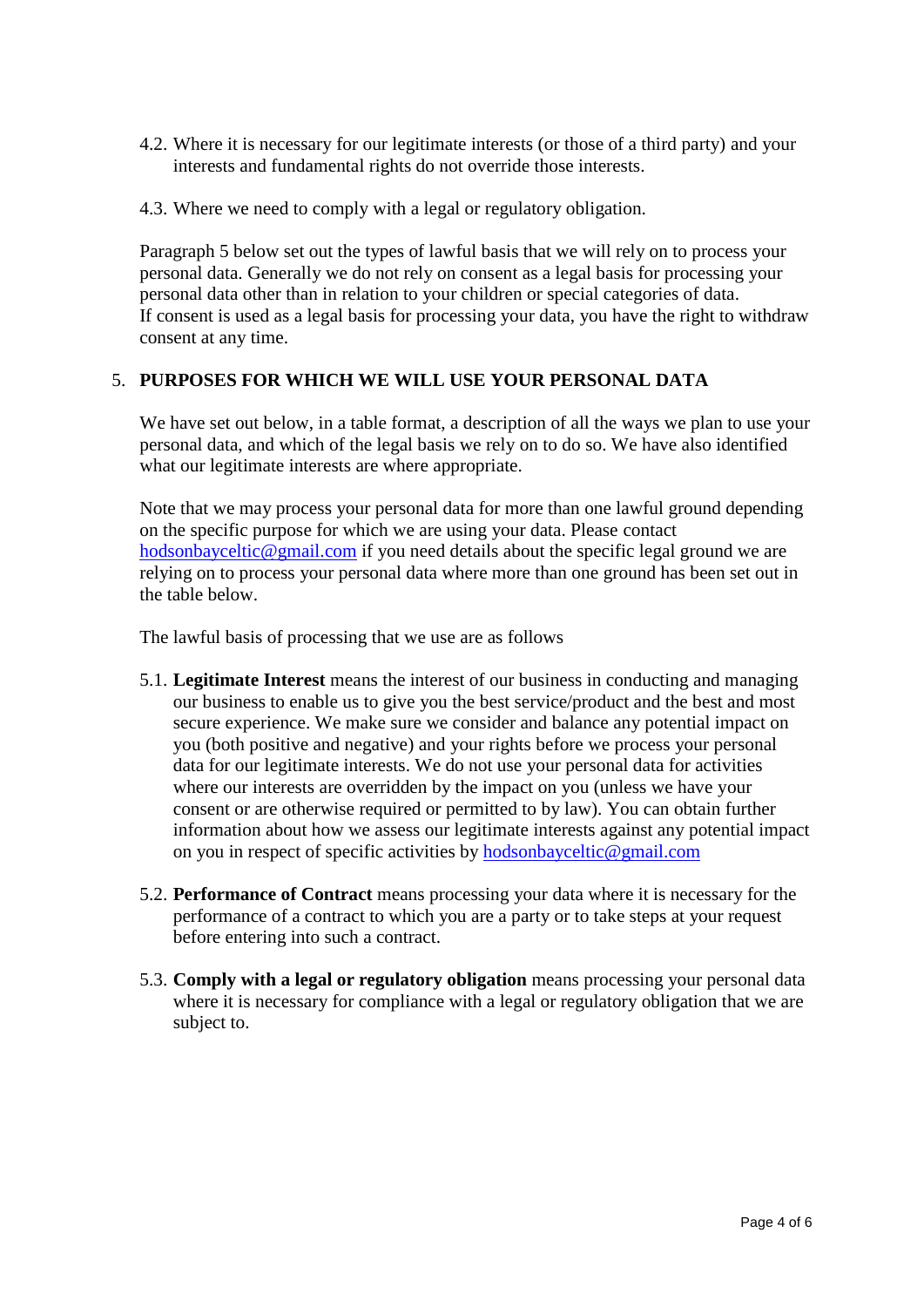| <b>Purpose/Activity</b>                                                                                                                    | Type of data                                                                                           | Lawful basis for processing including<br>basis of legitimate interest                                                                                                                                                                                              |
|--------------------------------------------------------------------------------------------------------------------------------------------|--------------------------------------------------------------------------------------------------------|--------------------------------------------------------------------------------------------------------------------------------------------------------------------------------------------------------------------------------------------------------------------|
| To register you in an Hodson Bay<br>Celtic FC event booked through<br>one of the website and process<br>payment for it.                    | (a) Identity<br>(b) Contact<br>(c) Special Category<br>(c) Financial<br>(d) Transaction                | (a) Performance of a contract with you<br>(b) Necessary for our legitimate interests<br>(to properly administer the course,<br>training programme or affiliated event,<br>to recover debts due to us).<br>(c) Consent in respect of special<br>categories of data. |
| To process and deliver your order<br>including:<br>(a) Manage payments, fees and<br>charges<br>(b) Collect and recover money<br>owed to us | (a) Identity<br>(b) Contact<br>(c) Financial<br>(d) Transaction<br>(e) Marketing and<br>Communications | (a) Performance of a contract with you<br>(b) Necessary for our legitimate interests<br>(to recover debts due to us)                                                                                                                                               |
| To manage our relationship with<br>you which will include:<br>(a) Notifying you about changes<br>to our terms or privacy policy            | (a) Identity<br>(b) Contact<br>(c) Profile<br>(d) Marketing and<br>Communications                      | (a) Performance of a contract with you<br>(b) Necessary to comply with a legal<br>obligation<br>(c) Necessary for our legitimate interests<br>(to keep our records updated and to study<br>how members use our services)                                           |
| To enable you to partake in a<br>prize draw or competition                                                                                 | (a) Identity<br>(b) Contact                                                                            | (a) Performance of a contract with you<br>(b) Necessary for our legitimate interests                                                                                                                                                                               |

## 5.4. **Change of purpose**

We will only use your personal data for the purposes for which we collected it, unless we reasonably consider that we need to use it for another reason and that reason is compatible with the original purpose. If you wish to get an explanation as to how the processing for the new purpose is compatible with the original purpose, please [hodsonbayceltic@gmail.com](mailto:hodsonbayceltic@gmail.com)**.**

If we need to use your personal data for an unrelated purpose, we will notify you and we will explain the legal basis which allows us to do so.

Please note that we may process your personal data without your knowledge or consent, in compliance with the above rules, where this is required or permitted by law.